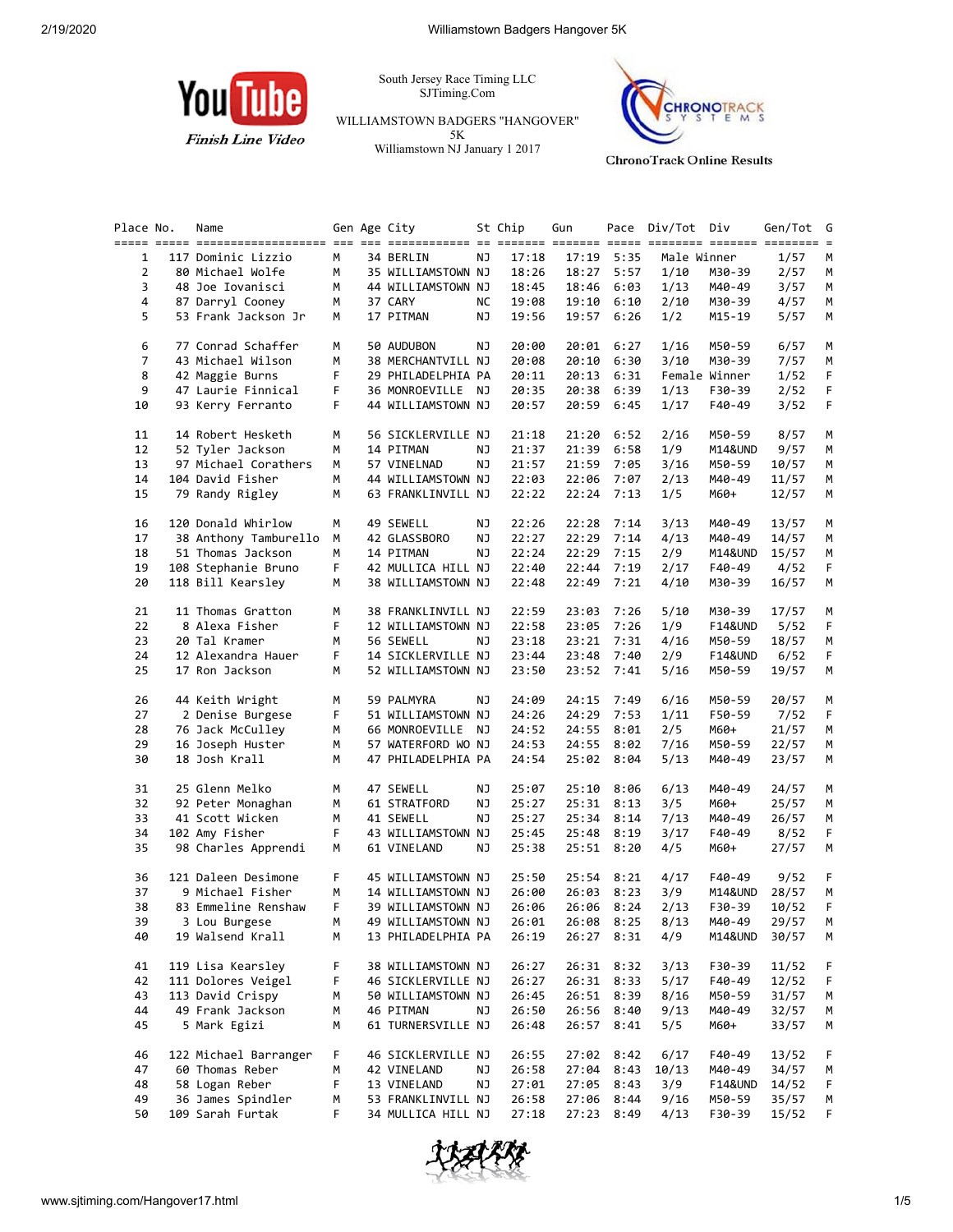2/19/2020 Williamstown Badgers Hangover 5K

| Place No. | Name                    |    |    | Gen Age City       |    | St Chip | Gun   |             | Pace Div/Tot Div  |                    | Gen/Tot G |             |
|-----------|-------------------------|----|----|--------------------|----|---------|-------|-------------|-------------------|--------------------|-----------|-------------|
| 51        | 114 Robert Johnson      | M  |    | 52 WILLIAMSTOWN NJ |    | 27:43   |       | 27:47 8:57  | 10/16             | M50-59             | 36/57     | М           |
| 52        | 34 Joseph Rogers        | М  |    | 50 WILLIAMSTOWN NJ |    | 27:52   | 27:57 | 9:00        | 11/16             | M50-59             | 37/57     | M           |
| 53        | 46 Kathleen Costello    | F. |    | 32 WILLIAMSTOWN NJ |    | 27:55   | 28:00 | 9:01        | 5/13              | F30-39             | 16/52     | F.          |
| 54        | 33 Hunter Reck          | M  |    | 14 WILLIAMSTOWN NJ |    | 28:03   | 28:06 | 9:03        | 5/9               | M14&UND            | 38/57     | M           |
| 55        | 99 Mike Richards        | М  |    | 59 WILLIAMSTOWN NJ |    | 28:05   | 28:17 | 9:07        | 12/16             | M50-59             | 39/57     | М           |
|           |                         |    |    |                    |    |         |       |             |                   |                    |           |             |
| 56        | 27 Ronald Murphy        | М  |    | 31 DEPTFORD        | ΝJ | 29:25   |       | 29:37 9:32  | 6/10              | M30-39             | 40/57     | M           |
| 57        | 1 Jessica Brock-Pitts F |    |    | 34 WEST DEPTFOR NJ |    | 29:31   | 29:42 | 9:34        | 6/13              | F30-39             | 17/52     | F           |
| 58        | 21 Martha Lemmond       | F. |    | 51 WILLIAMSTOWN NJ |    | 29:59   | 30:05 | 9:41        | 2/11              | F50-59             | 18/52     | F           |
| 59        | 123 Erica Mulloy        | F. |    | 46 WILLIAMSTOWN NJ |    | 30:09   | 30:17 | 9:45        | 7/17              | F40-49             | 19/52     | F.          |
| 60        | 129 Debbie Peterson     | F. |    | 58 DEPTFORD        | ΝJ | 30:17   |       | 30:25 9:48  | 3/11              | F50-59             | 20/52     | F           |
| 61        | 106 Chloe Morris        | F. | 12 |                    | ΝJ | 30:57   |       | 31:03 10:00 | 4/9               | F14&UND            | 21/52     | F           |
| 62        | 124 Heather Brophy      | F  |    | 45 WILLIAMSTOWN NJ |    | 31:01   |       | 31:10 10:02 | 8/17              | F40-49             | 22/52     | F           |
| 63        | 96 Lucas Mandola        | М  |    | 09 WILLIAMSTOWN NJ |    | 31:09   |       | 31:11 10:03 | 6/9               | M14&UND            | 41/57     | M           |
| 64        | 95 Michael Mandola      | М  |    | 38 WILLIAMSTOWN NJ |    | 31:09   |       | 31:12 10:03 | 7/10              | M30-39             | 42/57     | М           |
| 65        | 81 Leo Rizzo            | М  |    | 45 HAMMONTON       | ΝJ | 31:18   |       | 31:25 10:07 | 11/13             | M40-49             | 43/57     | M           |
| 66        | 86 John Giordano        | М  |    | 56 WILLIAMSTOWN NJ |    | 31:44   |       | 31:48 10:14 | 13/16             | M50-59             | 44/57     | М           |
| 67        | 105 Fred Schwindt       | М  |    | 50 WILLIAMSTOWN NJ |    | 31:38   |       | 31:49 10:15 | 14/16             | M50-59             | 45/57     | M           |
| 68        | 127 Liz Marino          | F  |    | 39 WILLIAMSTOWN NJ |    | 31:46   |       | 31:56 10:17 | 7/13              | F30-39             | 23/52     | F           |
| 69        | 7 Bonnie Fanz           | F  |    | 56 WATERFORD WO NJ |    | 31:53   |       | 32:04 10:20 | 4/11              | F50-59             | 24/52     | F.          |
| 70        | 29 Denise Ordlle        | F. |    | 45 HAMMONTON       | ΝJ | 32:11   |       | 32:22 10:26 | 9/17              | F40-49             | 25/52     | F           |
| 71        | 78 Eileen Vance         | F  |    | 57 SICKLERVILLE NJ |    | 32:24   |       | 32:28 10:27 | 5/11              | F50-59             | 26/52     | F           |
| 72        | 63 Ruihao Ye            | М  |    | 20 PITTSBURGH      | PA | 33:31   |       | 33:38 10:50 | 1/1               | M20-29             | 46/57     | M           |
| 73        | 56 Sharon McFadden      | F  |    | 53 GLASSBORO       | ΝJ | 33:40   |       | 33:48 10:53 | 6/11              | F50-59             | 27/52     | F           |
| 74        | 31 Maria Ramundo        | F  |    | 48 HAMMONTON       | ΝJ | 33:53   |       | 34:05 10:58 | 10/17             | F40-49             | 28/52     | F.          |
| 75        | 50 Julie Jackson        | F. |    | 41 PITMAN          | ΝJ | 34:01   |       | 34:07 10:59 | 11/17             | F40-49             | 29/52     | $\mathsf F$ |
|           |                         |    |    |                    |    |         |       |             |                   |                    |           |             |
| 76        | 4 William Burrough      | М  |    | 16 HADDON HEIGH NJ |    | 34:11   |       | 34:11 11:00 | 2/2               | M15-19             | 47/57     | M           |
| 77        | 37 Jessie Spindler      | F. |    | 12 FRANKLINVILL NJ |    | 34:06   |       | 34:12 11:01 | 5/9               | F14&UND            | 30/52     | F           |
| 78        | 13 Erika Hauer          | F  |    | 41 SICKLERVILLE NJ |    | 34:10   |       | 34:16 11:02 | 12/17             | F40-49             | 31/52     | F           |
| 79        | 112 Kristin Brill       | F  |    | 50 MOORESTOWN      | ΝJ | 34:10   |       | 34:16 11:02 | 7/11              | F50-59             | 32/52     | F.          |
| 80        | 107 Andrea Miller       | F. |    | 38 FLORENCE        | ΝJ | 34:10   |       | 34:16 11:02 | 8/13              | F30-39             | 33/52     | F           |
| 81        | 115 Ashley Rosser       | F  |    | 34 WILLIAMSTOWN NJ |    | 34:17   |       | 34:29 11:06 | 9/13              | F30-39             | 34/52     | F           |
| 82        | 84 Bill Quinn           | М  |    | 46 MULLICA HILL NJ |    | 34:25   |       | 34:33 11:08 | 12/13             | M40-49             | 48/57     | M           |
| 83        | 10 Deidre Gratton       | F  |    | 37 FRANKLINVILL NJ |    | 34:43   |       | 34:52 11:14 | 10/13             | F30-39             | 35/52     | F           |
| 84        | 24 Colleen McCauley     | F. |    | 43 SWEDESBORO      | ΝJ | 35:10   |       | 35:19 11:22 | 13/17             | F40-49             | 36/52     | F.          |
| 85        | 110 Amanda Miles        | F  |    | 36 MULLICA HILL NJ |    | 35:19   |       | 35:31 11:26 | 11/13             | F30-39             | 37/52     | $\mathsf F$ |
| 86        | 103 Todd Reber          | м  |    | 32 WILLIAMSTOWN NJ |    | 37:18   |       | 37:24 12:02 | 8/10              | M30-39             | 49/57     | М           |
| 87        | 59 Taylor Reber         | F  |    | 9 VINELAND         | ΝJ | 37:19   |       | 37:24 12:03 | 6/9               | <b>F14&amp;UND</b> | 38/52     | F           |
| 88        | 57 Anne-Marie Reber     | F. |    | 41 VINELAND        | NJ | 37:23   |       | 37:28 12:04 | 14/17             | F40-49             | 39/52     | F.          |
| 89        | 6 Cheryl Egizi          | F  |    | 63 TURNERSVILLE NJ |    | 37:42   |       | 37:51 12:11 | 1/1               | F60+               | 40/52     | F           |
| 90        | 54 Yan Jiang            | F  |    | 53 NEWARK          | DE | 37:43   |       | 37:51 12:11 | 8/11              | F50-59             | 41/52     | F           |
| 91        | 94 Norman Valora        | М  |    | 56 WILLIAMSTOWN NJ |    | 37:46   |       | 37:52 12:12 | 15/16             | M50-59             | 50/57     | M           |
| 92        | 125 Brigid McCarron     | F  |    | 53 WILLIAMSTOWN NJ |    | 38:36   |       | 38:45 12:29 | 9/11              | F50-59             | 42/52     | F           |
| 93        | 101 Rose Greene         | F  |    | 35 ELMER           | ΝJ | 39:25   |       | 39:35 12:45 | 12/13             | F30-39             | 43/52     | F           |
| 94        | 85 Ryan Renshaw         | м  |    | 42 WILLIAMSTOWN NJ |    | 39:31   |       | 39:40 12:46 | 13/13             | M40-49             | 51/57     | M           |
| 95        | 55 Richard Lentz        | М  |    | 57 ERIAL           | ΝJ | 41:45   |       | 41:57 13:30 | 16/16             | M50-59             | 52/57     | M           |
|           |                         |    |    |                    |    |         |       |             |                   |                    |           |             |
| 96        | 61 Elizabeth Samuels    | F  |    | 56 GLASSBORO       | ΝJ | 42:39   |       | 42:47 13:47 | 10/11             | F50-59             | 44/52     | F           |
| 97        | 126 Tricia Stefanelli   | F  |    | 44 WILLIAMSTOWN NJ |    | 43:03   |       | 43:13 13:55 | 15/17             | F40-49             | 45/52     | F           |
| 98        | 32 Carol Reck           | F  |    | 53 WILLIAMSTOWN NJ |    | 43:03   |       | 43:13 13:55 | 11/11             | F50-59             | 46/52     | F           |
| 99        | 90 Salvatore Brando     | м  |    | 06 WILLIAMSTOWN NJ |    | 47:16   |       | 47:16 15:13 | 7/9               | M14&UND            | 53/57     | M           |
| 100       | 89 Janice Brando        | F. |    | 38 WILLIAMSTOWN NJ |    | 47:08   |       |             | 47:20 15:14 13/13 | F30-39             | 47/52     | F.          |



| Place No. | Name                     |     | Gen Age City       |    | St Chip | Gun         | Pace Div/Tot | Div                | Gen/Tot G |   |
|-----------|--------------------------|-----|--------------------|----|---------|-------------|--------------|--------------------|-----------|---|
|           |                          |     |                    |    |         |             |              |                    |           |   |
| 101       | 22 Nick Lonabaugh        | м   | 10 WEST DEPTFOR NJ |    | 48:53   | 48:58 15:46 | 8/9          | M14&UND            | 54/57     | M |
| 102       | 128 Justin Young         | M   | 14 ERIAL           | NJ | 48:55   | 48:59 15:46 | 9/9          | M14&UND            | 55/57     | M |
| 103       | 100 Bergetta Scavelli    | - F | 43 NEWFIELD        | NJ | 48:59   | 49:08 15:49 | 16/17        | F40-49             | 48/52     |   |
| 104       | 23 Tammy Lonabaugh-Wel F |     | 45 WEST DEPTFOR NJ |    | 52:47   | 52:57 17:03 | 17/17        | F40-49             | 49/52     |   |
| 105       | 40 Ryan Wellcome         | M   | 31 WEST DEPTFOR NJ |    | 52:47   | 52:58 17:03 | 9/10         | M30-39             | 56/57     | M |
| 106       | 116 Allyson Rosser       |     | 10 WILLIAMSTOWN NJ |    | 52:47   | 53:01 17:04 | 7/9          | <b>F14&amp;UND</b> | 50/52     |   |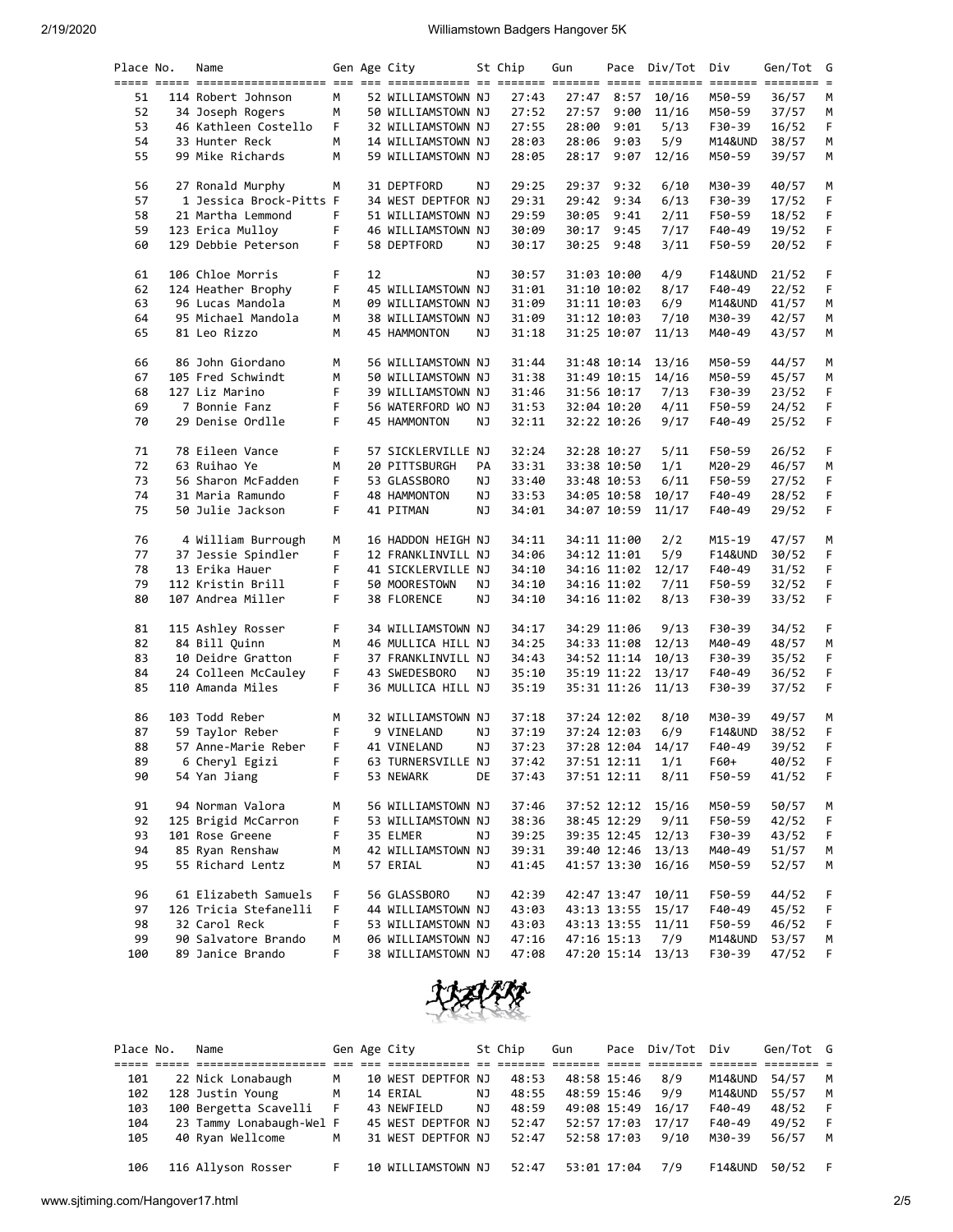107 88 Sophia Brando<br>108 91 Nince Brando

108 91 Nince Brando<br>109 82 Morgan Rensha 82 Morgan Renshaw

2/19/2020 Williamstown Badgers Hangover 5K

|          | 07 WILLIAMSTOWN NJ   54:26   54:40 17:36   8/9    F14&UND   51/52    F     |  |  |  |
|----------|----------------------------------------------------------------------------|--|--|--|
| <b>M</b> | 39 WILLIAMSTOWN NJ    54:30    54:45 17:38   10/10    M30-39    57/57    M |  |  |  |
|          | 11 WILLIAMSTOWN NJ 55:05 55:12 17:46 9/9 F14&UND 52/52 F                   |  |  |  |



## OVERALL WINNERS - 5K

## TOP MALE FINISHERS

| Place O'All No. |               | Name                 | Ag City            |     | St Chip | Gun   |
|-----------------|---------------|----------------------|--------------------|-----|---------|-------|
|                 |               |                      |                    |     |         |       |
|                 |               | 117 Dominic Lizzio   | 34 BERLIN          | ΝJ  | 17:18   | 17:19 |
| 2               | $\mathcal{P}$ | 80 Michael Wolfe     | 35 WILLIAMSTOWN NJ |     | 18:26   | 18:27 |
| 3               | 3             | 48 Joe Iovanisci     | 44 WILLIAMSTOWN NJ |     | 18:45   | 18:46 |
| 4               | 4             | 87 Darryl Cooney     | 37 CARY            | NC. | 19:08   | 19:10 |
| 5               | 5             | 53 Frank Jackson Jr  | 17 PITMAN          | ΝJ  | 19:56   | 19:57 |
| 6               | 6             | 77 Conrad Schaffer   | 50 AUDUBON         | NJ. | 20:00   | 20:01 |
|                 | 7             | 43 Michael Wilson    | 38 MERCHANTVILL NJ |     | 20:08   | 20:10 |
| 8               | 11            | 14 Robert Hesketh    | 56 SICKLERVILLE NJ |     | 21:18   | 21:20 |
| 9               | 12            | 52 Tyler Jackson     | 14 PITMAN          | ΝJ  | 21:37   | 21:39 |
| 10              | 13            | 97 Michael Corathers | 57 VINELNAD        | ΝJ  | 21:57   | 21:59 |

TOP FEMALE FINISHERS

|    | Place O'All No. | Name                | Ag City            |     | St Chip | Gun   |
|----|-----------------|---------------------|--------------------|-----|---------|-------|
|    |                 |                     |                    |     |         |       |
| 1  | 8               | 42 Maggie Burns     | 29 PHILADELPHIA PA |     | 20:11   | 20:13 |
| 2  | 9               | 47 Laurie Finnical  | 36 MONROEVILLE     | NJ. | 20:35   | 20:38 |
| 3  | 10              | 93 Kerry Ferranto   | 44 WILLIAMSTOWN NJ |     | 20:57   | 20:59 |
| 4  | 19              | 108 Stephanie Bruno | 42 MULLICA HILL NJ |     | 22:40   | 22:44 |
| 5  | 22              | 8 Alexa Fisher      | 12 WILLIAMSTOWN NJ |     | 22:58   | 23:05 |
| 6  | 24              | 12 Alexandra Hauer  | 14 SICKLERVILLE NJ |     | 23:44   | 23:48 |
| 7  | 27              | 2 Denise Burgese    | 51 WILLIAMSTOWN NJ |     | 24:26   | 24:29 |
| 8  | 34              | 102 Amy Fisher      | 43 WILLIAMSTOWN NJ |     | 25:45   | 25:48 |
| 9  | 36              | 121 Daleen Desimone | 45 WILLIAMSTOWN NJ |     | 25:50   | 25:54 |
| 10 | 38              | 83 Emmeline Renshaw | 39 WILLIAMSTOWN NJ |     | 26:06   | 26:06 |



## AGE-GROUP RESULTS

MALE AGE GROUP: 1 - 14 (0 WINNERS)

|                | Place O'All No. |       | Name                                        | Age City                 |    | St Chip  | Gun   |
|----------------|-----------------|-------|---------------------------------------------|--------------------------|----|----------|-------|
|                |                 |       |                                             |                          |    |          |       |
| 1              | 12              |       | 52 Tyler Jackson                            | 14 PITMAN                | NJ | 21:37    | 21:39 |
| $\mathcal{P}$  | 18              |       | 51 Thomas Jackson                           | 14 PITMAN                | NJ | 22:24    | 22:29 |
| 3              |                 | 37    | 9 Michael Fisher                            | 14 WILLIAMSTOWN NJ 26:00 |    |          | 26:03 |
|                |                 |       | FEMALE AGE GROUP: 1 - 14 (0 WINNERS)        |                          |    |          |       |
|                | Place O'All No. |       | Name                                        | Age City 5t Chip         |    |          | Gun   |
|                | :== ===== ===== |       | =================== === =============       |                          |    |          |       |
| 1              | 22              |       | 8 Alexa Fisher                              | 12 WILLIAMSTOWN NJ       |    | 22:58    | 23:05 |
| $\overline{2}$ |                 |       | 24 12 Alexandra Hauer                       | 14 SICKLERVILLE NJ 23:44 |    |          | 23:48 |
| 3              | 48              |       | 58 Logan Reber                              | 13 VINELAND              |    | NJ 27:01 | 27:05 |
|                |                 |       | MALE AGE GROUP: 15 - 19 (0 WINNERS)         |                          |    |          |       |
|                | Place O'All No. |       | Name                                        | Age City 5t Chip         |    |          | Gun   |
|                | === ===== ===== |       |                                             |                          |    |          |       |
| $\mathbf{1}$   |                 | $5 -$ | 53 Frank Jackson Jr                         | 17 PITMAN                | NJ | 19:56    | 19:57 |
| $\overline{2}$ | 76              |       | 4 William Burrough 16 HADDON HEIGH NJ 34:11 |                          |    |          | 34:11 |
|                |                 |       | FEMALE AGE GROUP: 15 - 19 (0 WINNERS)       |                          |    |          |       |

| Place O'Al |       | NO.   | Name                 |         |              |     |          |         |
|------------|-------|-------|----------------------|---------|--------------|-----|----------|---------|
| _____      | _____ | _____ | -------------------- | $- - -$ | ____________ | $-$ | -------  | ------- |
| -----      | ----- | ----- | -------------------- | ___     | ____________ | --  | -------- | _______ |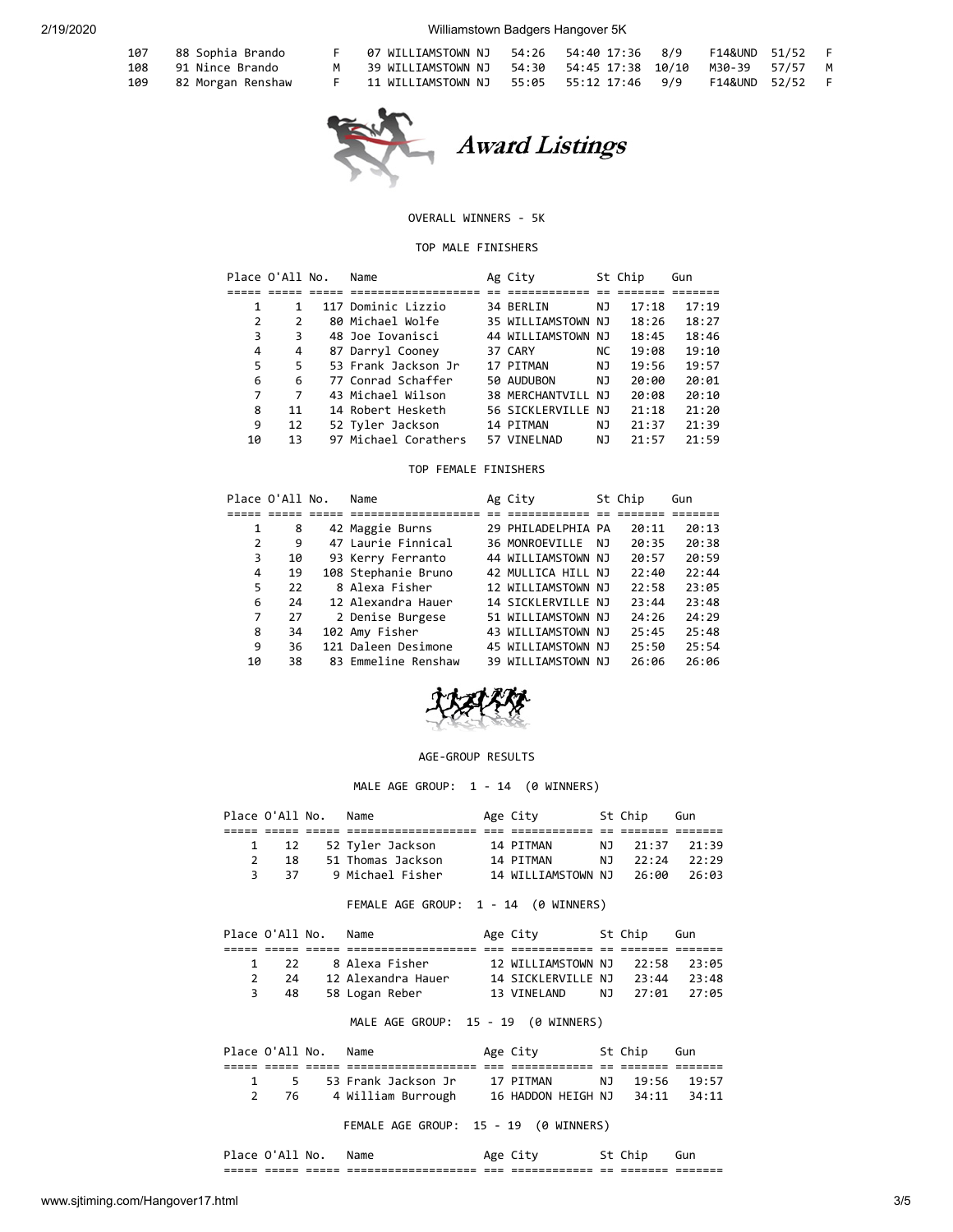MALE AGE GROUP: 20 - 29 (0 WINNERS)

|                |                 | Place O'All No.      | Name                                                                                                                     | Age City 5t Chip Gun                                         |           |             |             |
|----------------|-----------------|----------------------|--------------------------------------------------------------------------------------------------------------------------|--------------------------------------------------------------|-----------|-------------|-------------|
| $\mathbf{1}$   |                 |                      | 72 63 Ruihao Ye                                                                                                          | 20 PITTSBURGH PA                                             |           |             | 33:31 33:38 |
|                |                 |                      | FEMALE AGE GROUP: 20 - 29 (0 WINNERS)                                                                                    |                                                              |           |             |             |
|                |                 | Place O'All No.      | Name                                                                                                                     | Age City 5t Chip Gun                                         |           |             |             |
|                |                 |                      |                                                                                                                          |                                                              |           |             |             |
|                |                 |                      | MALE AGE GROUP: 30 - 39 (0 WINNERS)                                                                                      |                                                              |           |             |             |
|                |                 | Place O'All No.      | Name                                                                                                                     | Age City 5t Chip Gun                                         |           |             |             |
|                |                 |                      |                                                                                                                          | 35 WILLIAMSTOWN NJ                                           |           |             | 18:26 18:27 |
|                | $2 \t 4$        |                      | 87 Darryl Cooney 37 CARY                                                                                                 |                                                              |           |             |             |
| $\overline{3}$ |                 |                      |                                                                                                                          |                                                              |           |             |             |
|                |                 |                      | FEMALE AGE GROUP: 30 - 39 (0 WINNERS)                                                                                    |                                                              |           |             |             |
|                |                 |                      | Place O'All No. Name                                                                                                     | Age City 5t Chip Gun                                         |           |             |             |
| $\mathbf{1}$   |                 |                      |                                                                                                                          |                                                              |           |             |             |
| $\overline{2}$ |                 |                      |                                                                                                                          |                                                              |           |             |             |
|                | $3 \qquad 41$   |                      |                                                                                                                          |                                                              |           |             |             |
|                |                 |                      | MALE AGE GROUP: 40 - 49 (0 WINNERS)                                                                                      |                                                              |           |             |             |
|                |                 | Place O'All No. Name |                                                                                                                          | Age City 5t Chip Gun                                         |           |             |             |
|                |                 |                      |                                                                                                                          |                                                              |           |             |             |
|                |                 |                      | 1 3 48 Joe Iovanisci 44 WILLIAMSTOWN NJ 18:45 18:46<br>2 14 104 David Fisher 44 WILLIAMSTOWN NJ 22:03 22:06              |                                                              |           |             |             |
|                | 3 16            |                      | 120 Donald Whirlow 49 SEWELL NJ                                                                                          |                                                              |           |             | 22:26 22:28 |
|                |                 |                      | FEMALE AGE GROUP: 40 - 49 (0 WINNERS)                                                                                    |                                                              |           |             |             |
|                |                 |                      | Place O'All No. Name                                                                                                     | Age City 5t Chip Gun                                         |           |             |             |
|                | $\mathbf{1}$    |                      | 10 93 Kerry Ferranto                                                                                                     | 44 WILLIAMSTOWN NJ 20:57 20:59                               |           |             |             |
|                | $\overline{2}$  |                      | 19  108  Stephanie Bruno  42  MULLICA  HILL  NJ  22:40  22:44<br>34  102  Amy Fisher  43  WILLIAMSTOWN  NJ  25:45  25:48 |                                                              |           |             |             |
| 3              |                 |                      |                                                                                                                          |                                                              |           |             |             |
|                |                 |                      | MALE AGE GROUP: 50 - 59 (0 WINNERS)                                                                                      |                                                              |           |             |             |
|                |                 |                      | Place O'All No. Name                                                                                                     | Age City 5t Chip Gun                                         |           |             |             |
| $\mathbf{1}$   |                 |                      | 6 77 Conrad Schaffer                                                                                                     | 50 AUDUBON                                                   | <b>NJ</b> |             | 20:00 20:01 |
| $\overline{2}$ | 11              |                      | 14 Robert Hesketh                                                                                                        | 56 SICKLERVILLE NJ                                           |           | 21:18       | 21:20       |
| 3              | 13              |                      | 97 Michael Corathers                                                                                                     | 57 VINELNAD                                                  | ΝJ        | 21:57       | 21:59       |
|                |                 |                      | FEMALE AGE GROUP: 50 - 59 (0 WINNERS)                                                                                    |                                                              |           |             |             |
|                | Place O'All No. |                      | Name                                                                                                                     | Age City 5t Chip Gun                                         |           |             |             |
| 1              |                 | 27 —                 | 2 Denise Burgese                                                                                                         | 51 WILLIAMSTOWN NJ                                           |           | 24:26       | 24:29       |
| $\overline{2}$ |                 | 58                   | 21 Martha Lemmond                                                                                                        | 51 WILLIAMSTOWN NJ 29:59 30:05                               |           |             |             |
| 3              | 60              |                      | 129 Debbie Peterson 58 DEPTFORD                                                                                          |                                                              |           | NJ 30:17    | 30:25       |
|                |                 |                      | MALE AGE GROUP: 60 - 99 (0 WINNERS)                                                                                      |                                                              |           |             |             |
|                | Place O'All No. |                      | Name                                                                                                                     | Age City                                                     |           | St Chip Gun |             |
| 1              |                 |                      | 15 79 Randy Rigley 63 FRANKLINVILL NJ                                                                                    |                                                              |           |             | 22:22 22:24 |
| $\overline{2}$ |                 |                      | 28 76 Jack McCulley                                                                                                      | 66 MONROEVILLE NJ                                            |           |             |             |
| 3              |                 | 32                   | 92 Peter Monaghan                                                                                                        | 66 MONROEVILLE NJ 24:52 24:55<br>61 STRATFORD NJ 25:27 25:31 |           |             |             |
|                |                 |                      | FEMALE AGE GROUP: 60 - 99 (0 WINNERS)                                                                                    |                                                              |           |             |             |
|                | Place O'All No. |                      | Name                                                                                                                     | Age City                                                     |           | St Chip     | Gun         |
|                |                 |                      |                                                                                                                          |                                                              |           |             |             |
| 1              | 89              |                      | 6 Cheryl Egizi                                                                                                           | 63 TURNERSVILLE NJ 37:42                                     |           |             | 37:51       |